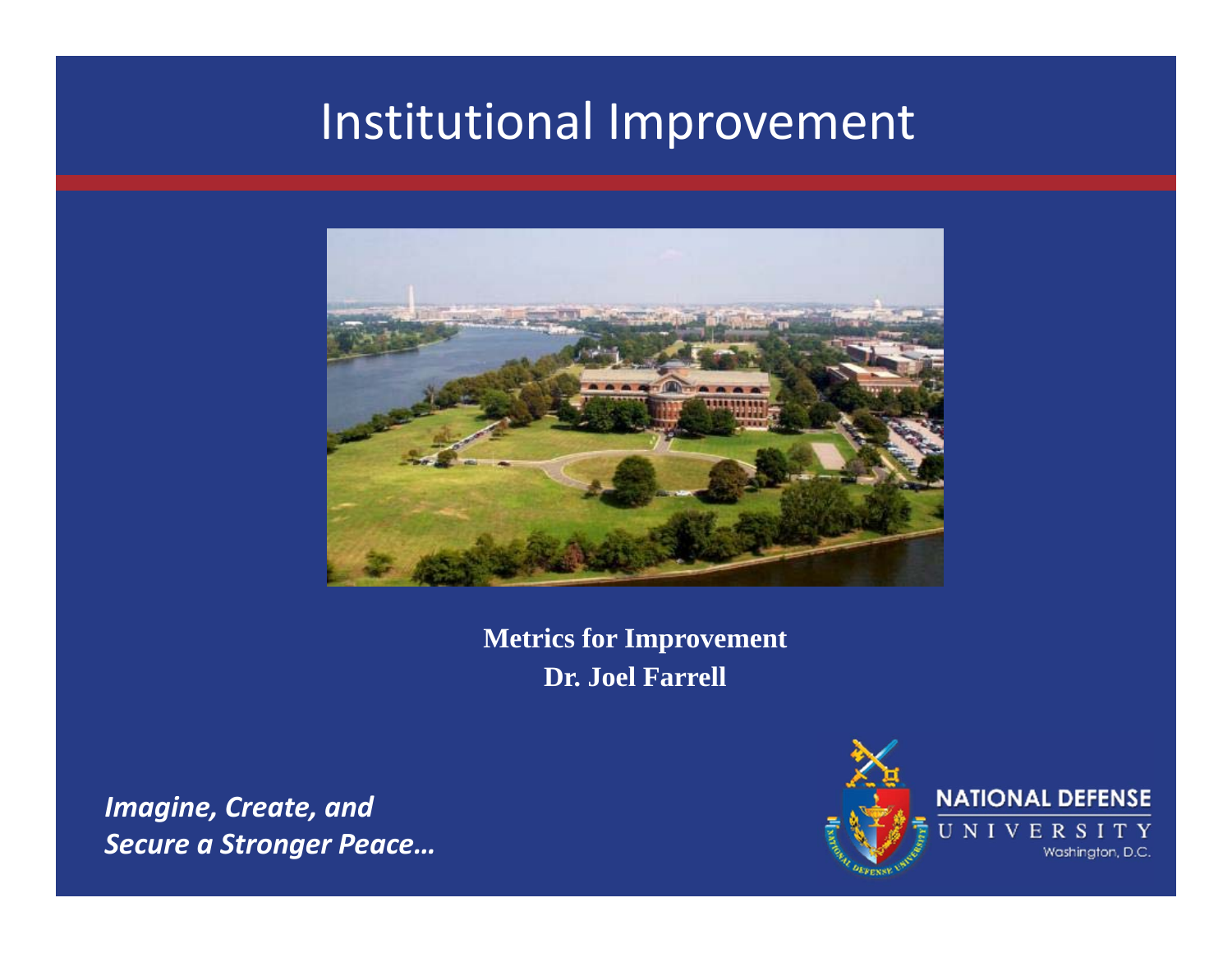

## Assessment, Evaluation and Planning

- • A comprehensive, holistic assessment, evaluation and planning system to:
	- Facilitate excellence in academic, administrative, and education support across the institution;
	- Address the institutional effectiveness needs of the institution;
	- Utilize multiple methods of data collection;
	- Collect and aggregate data from multiple sources; and
	- Provide results for data informed planning and decision‐making
- Annual Planning Process:
	- Review the following for changes/modifications:
		- University Mission, Vision, and Core Values and Guiding Principles;
		- Existing Strategic Goals;
		- $\bullet$ NDU Presidential Strategic Directions;
		- Strategic Priorities; and
		- •Strategic Programming Guidance and Implementation Guidance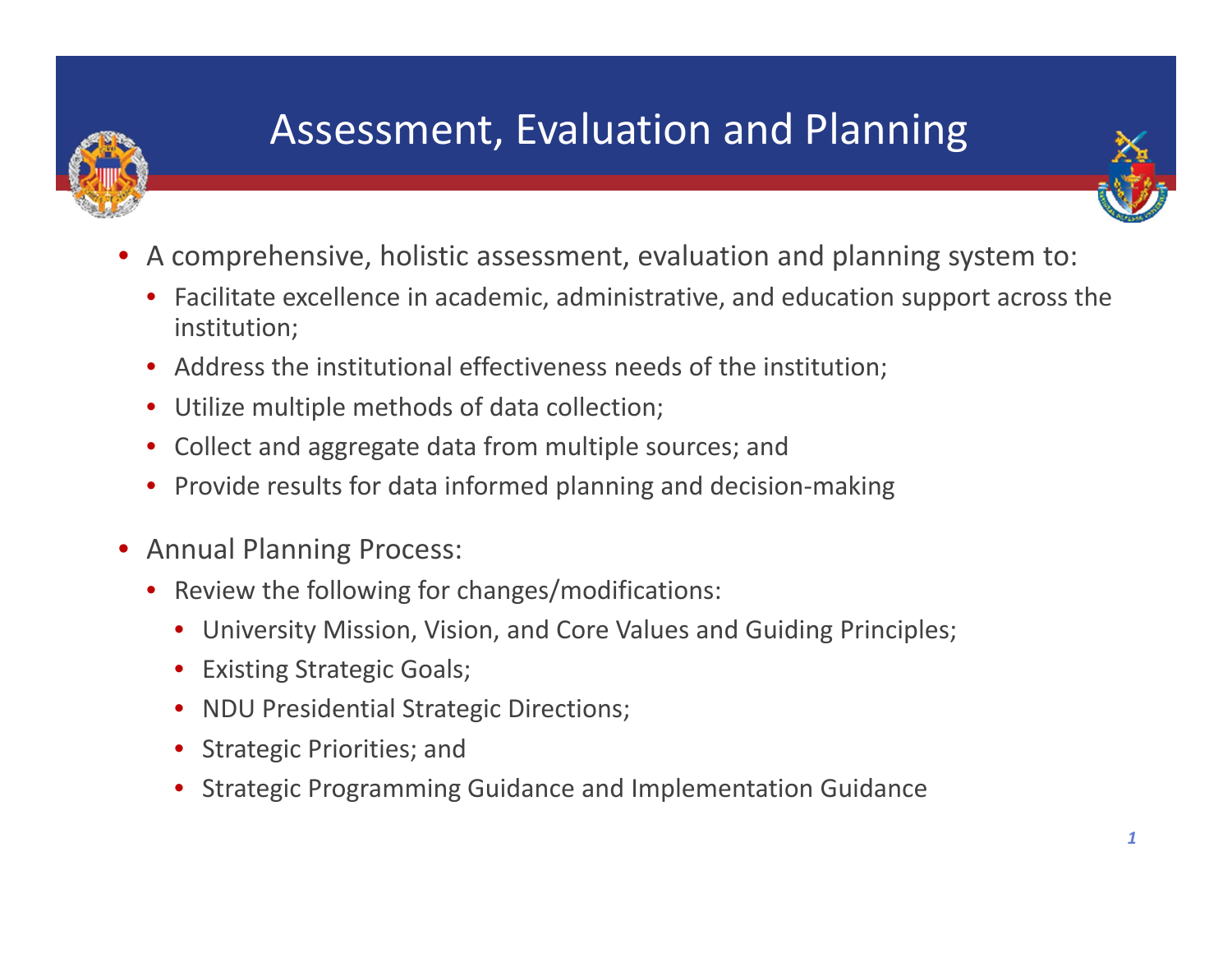### Assessment and Evaluation Tools



A variety of internal and external instruments are utilized:

- • The current instruments consist of formal and informal assessments, evaluations, surveys, and external measures
	- • assess student learning outcomes for educational competencies in the various program areas of study
		- $\bullet$ • Instruments include: Rubrics, Examinations, Faculty Evaluations of Students
		- $\bullet$ **•** Sources include: Exercises, Individual Scholarly Research Project (Thesis/Paper), Observations, Hot Washes, Focus Groups
	- assess administrative/educational support outcomes and other institutional outcomes for program performance, administrative performance and institutional performance
		- $\bullet$ • Instruments include: Surveys (ex. Student Evaluation of Course and Instructor; Annual Climate Survey), Rubrics
		- •**•** Sources include: Feedback from students, faculty, staff, stakeholders, accreditors (Hot Washes, Focus Groups, Reports)
- $\bullet$ • The data collected is utilized at the:

•

- • Student level: to evaluate performance, identify areas of strength and growth, and support strategic leader development
- College/component level to evaluate performance, identify areas of strength and growth, and make evidence‐based enhancements
- University level to evaluate institutional performance, identify areas of strength and growth, and make evidence‐based enhancements *2*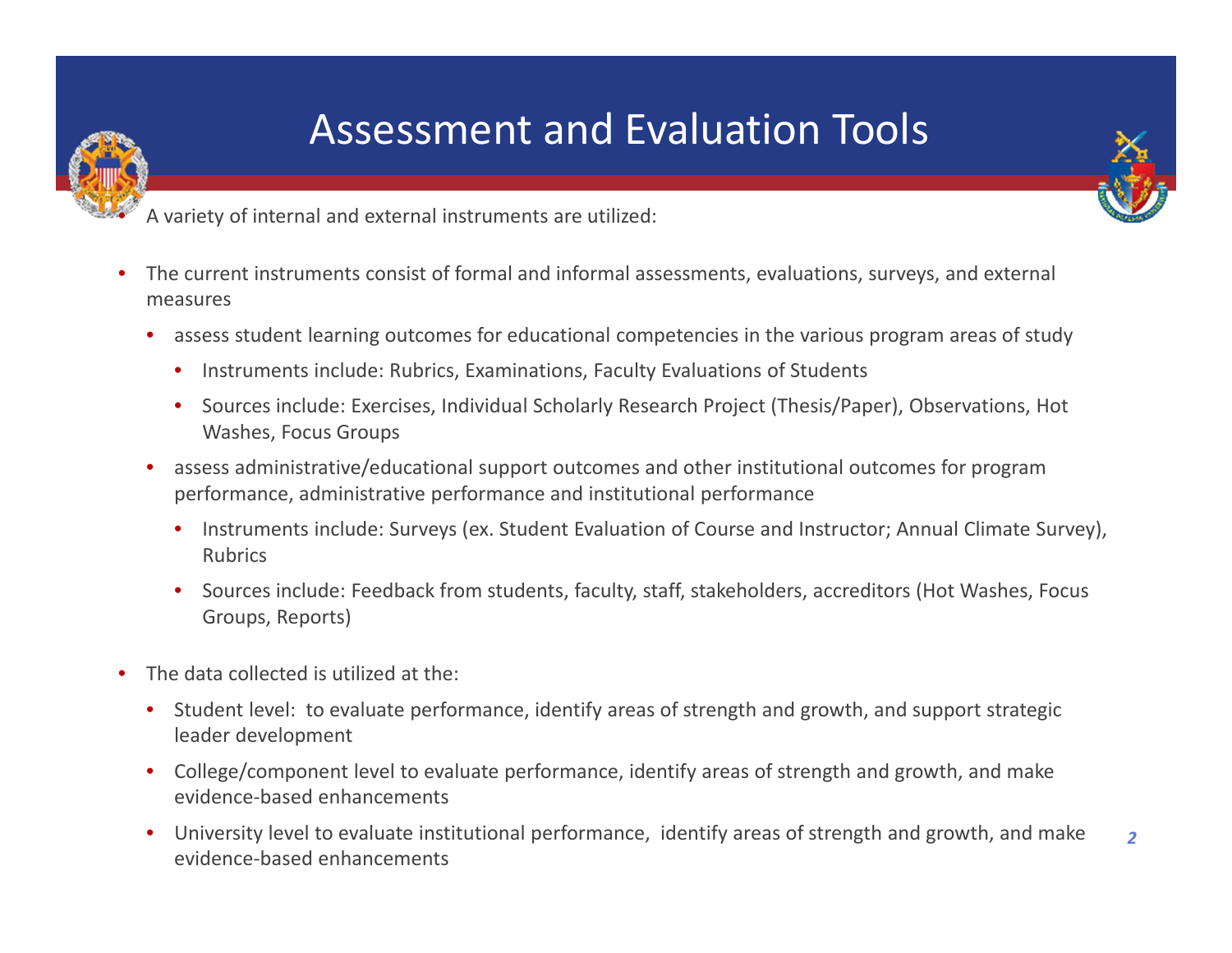### Examples: Annual Climate Survey



- • Solicit faculty and staff perception of:
	- Mission Attainment
	- Decisions and Decision-Making
	- University and College/Component Leadership
	- University and College/Component Support and Relationships
	- Openness and Diversity
	- Morale
	- Academic programs, curricula, and educational process
	- Overall perception of NDU, Quality, Satisfaction, and Experience
- Results provide areas of strength, challenge, and focused effort
- $\bullet$  Results utilized by University and College/Component Leadership to establish plans and actions for improvement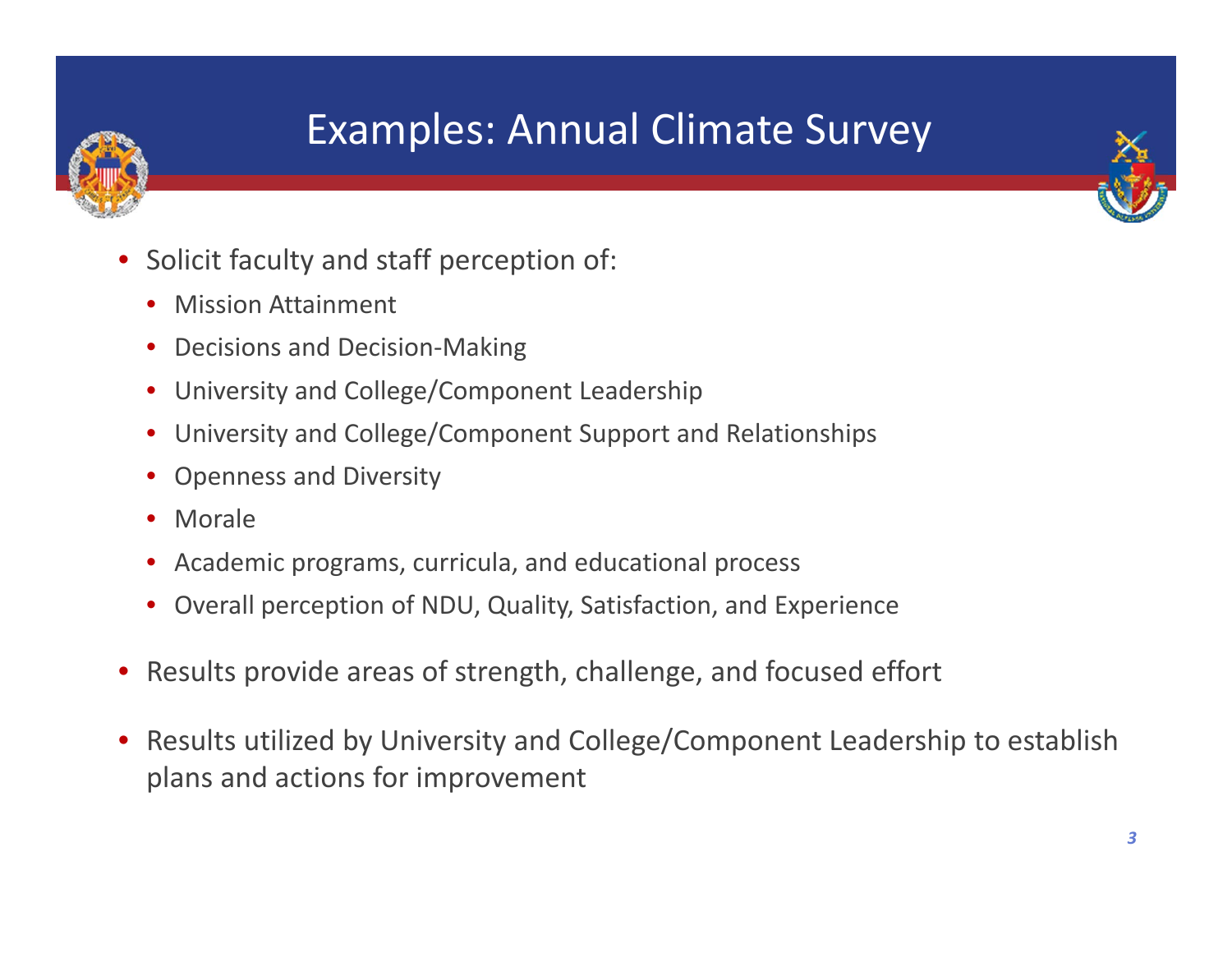

### Examples: AY 2014‐2015 Curriculum Review



- •● AY 2014-2015 Assessment and Evaluation Plan of Education Transformation
	- To assess and evaluate the effect of the changes to the curriculum in AY 2014‐2015 for effectiveness in supporting student learning
	- To provide results for data‐driven planning for AY 2015‐2016
- $\bullet$ **• Phase I Assessment and Evaluation** 
	- Focused on assessment and evaluation of Phase I and its associated components for effectiveness in supporting student learning :
		- In‐Processing, Orientation, Convocation, Orientation Exercise
		- $\bullet$  Strategic Leader Foundation Course (NDU 6000) and related changes for effectiveness in supporting student learning
	- Program Assessment Team:
		- Reviewed multiple sources of data: surveys, observations, feedback from students, faculty, course directors, and senior leaders, etc. (Hot Washes, Focus Groups)
		- Provided <sup>a</sup> summary of results and recommendations for consideration in refinement/enhancement in AY 2015‐2016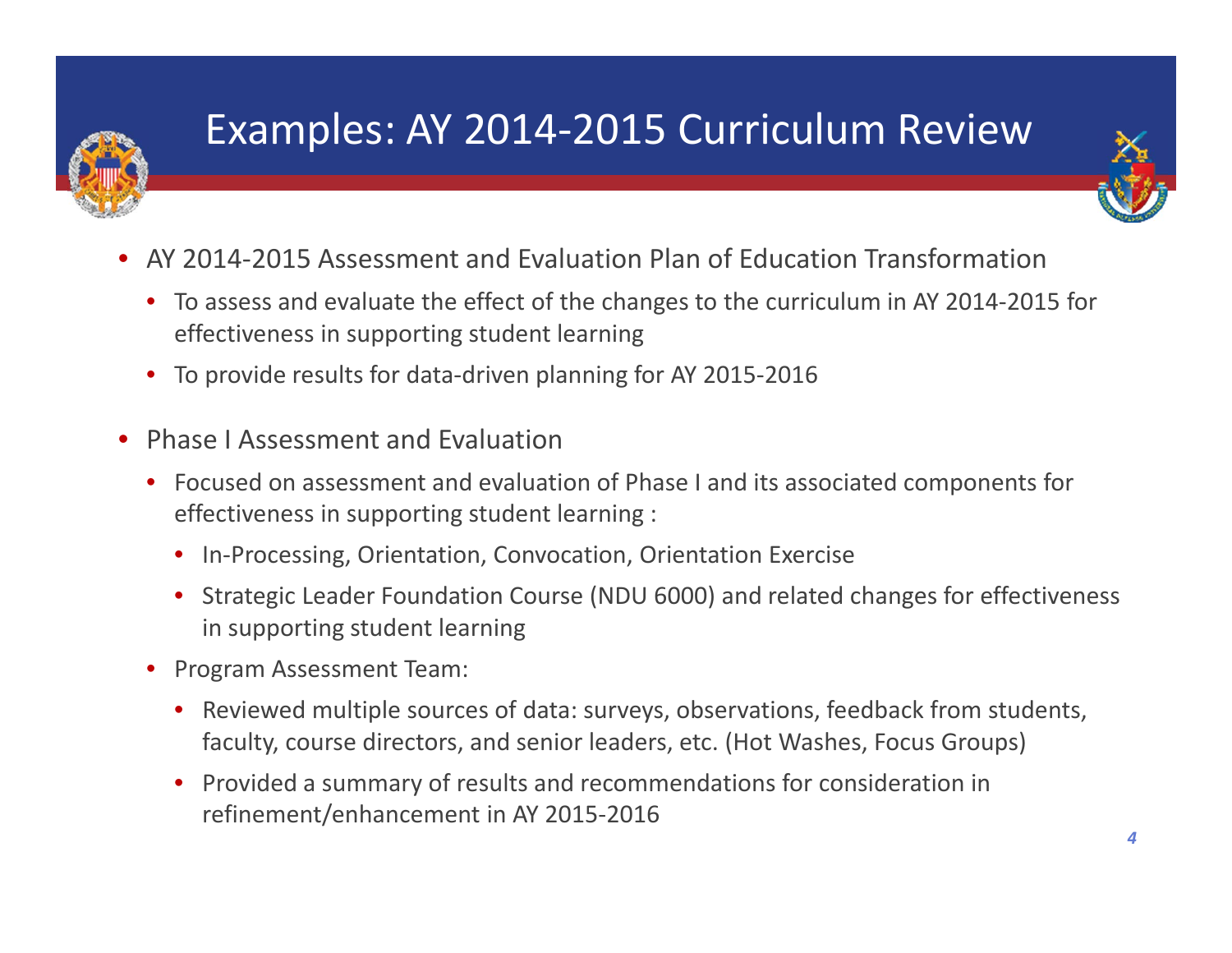



**NDU educates, develops, and inspires national security leaders of wisdom, character and strength who are ready to meet the needs of the nation.**

- Assessment
	- Academic programs currently effectively prepare graduates
	- Success of this year's curriculum will be determined over time
	- Initial review of Strategic Leader Foundation Course (phase 1) indicates students met intended learning outcomes.
- Challenges
	- Resources
	- Impacts of Services Selective Early Retirement Boards



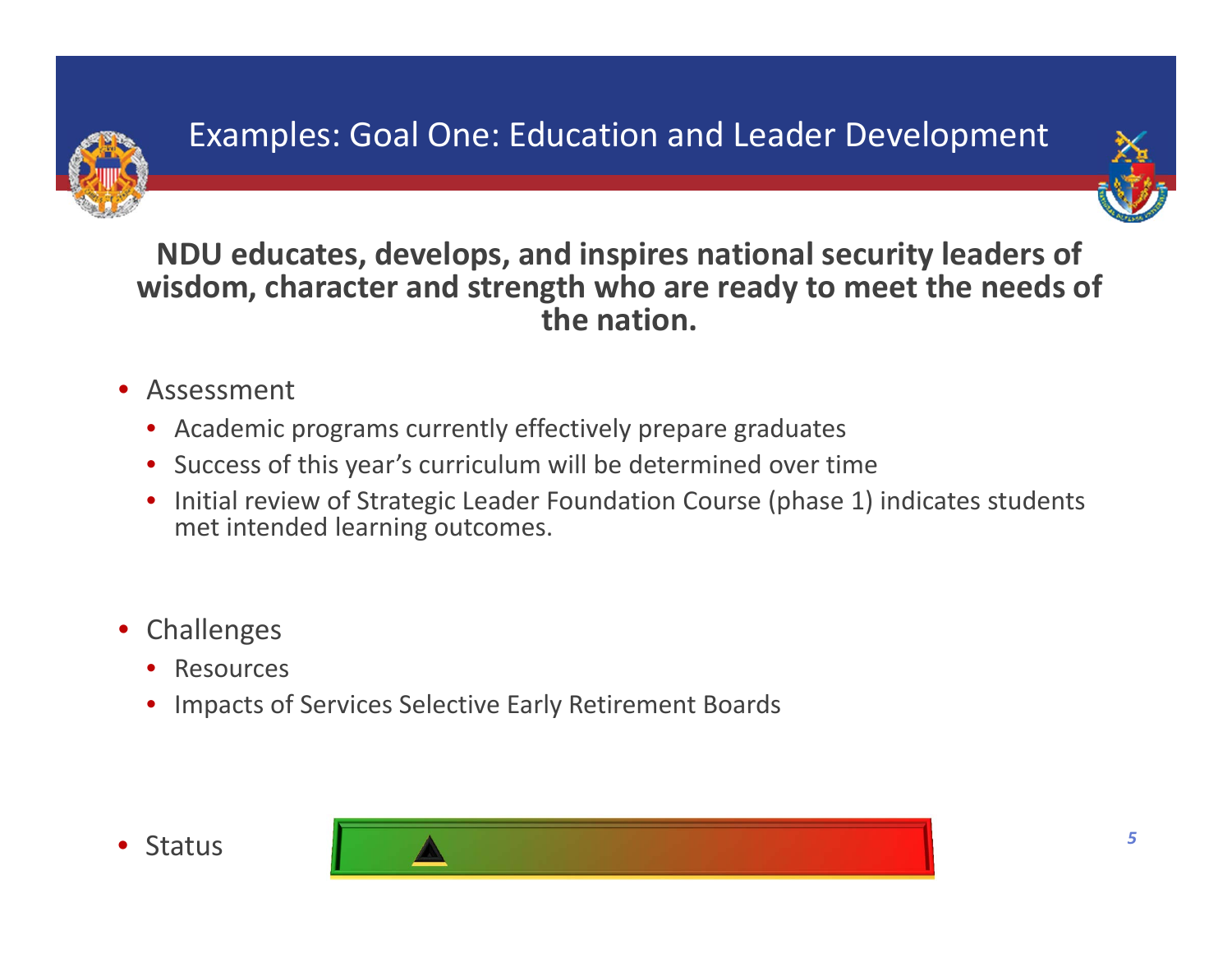



**NDU educates, develops, and inspires national security leaders of wisdom, character and strength who are ready to meet the needs of the nation.**

- Assessment
	- **Academic programs currently effectively prepare graduates**
	- Success of this year's curriculum will be determined over time
	- Initial review of Strategic Leader Foundation Course (phase 1) indicates students met intended learning outcomes. *Meet Accreditation Standards*

*Graduate Supervisor Surveys Graduate Surveys Stakeholder Feedback*

- Challenges
	- Resources
	- Impacts of Services Selective Early Retirement Boards



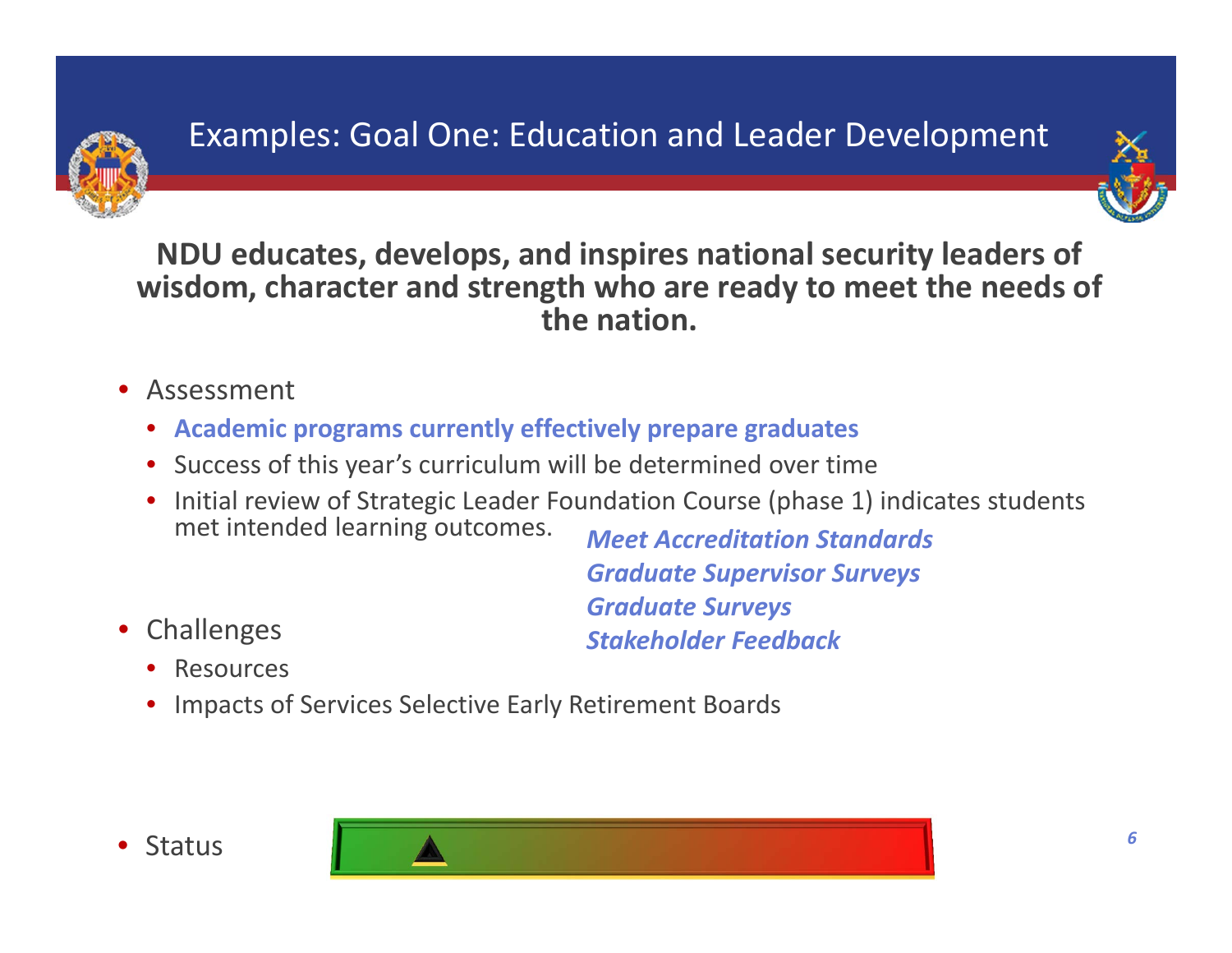



**NDU educates, develops, and inspires national security leaders of wisdom, character and strength who are ready to meet the needs of the nation.**

- Assessment
	- Academic programs currently effectively prepare graduates
	- Success of this year's curriculum will be determined over time
	- **Initial review of Strategic Leader Foundation Course (phase 1) indicates students met intended learning outcomes.** *Student Course Performance*

*End of Course Surveys Hot Washes*

- Challenges
	- Resources
	- Impacts of Services Selective Early Retirement Boards



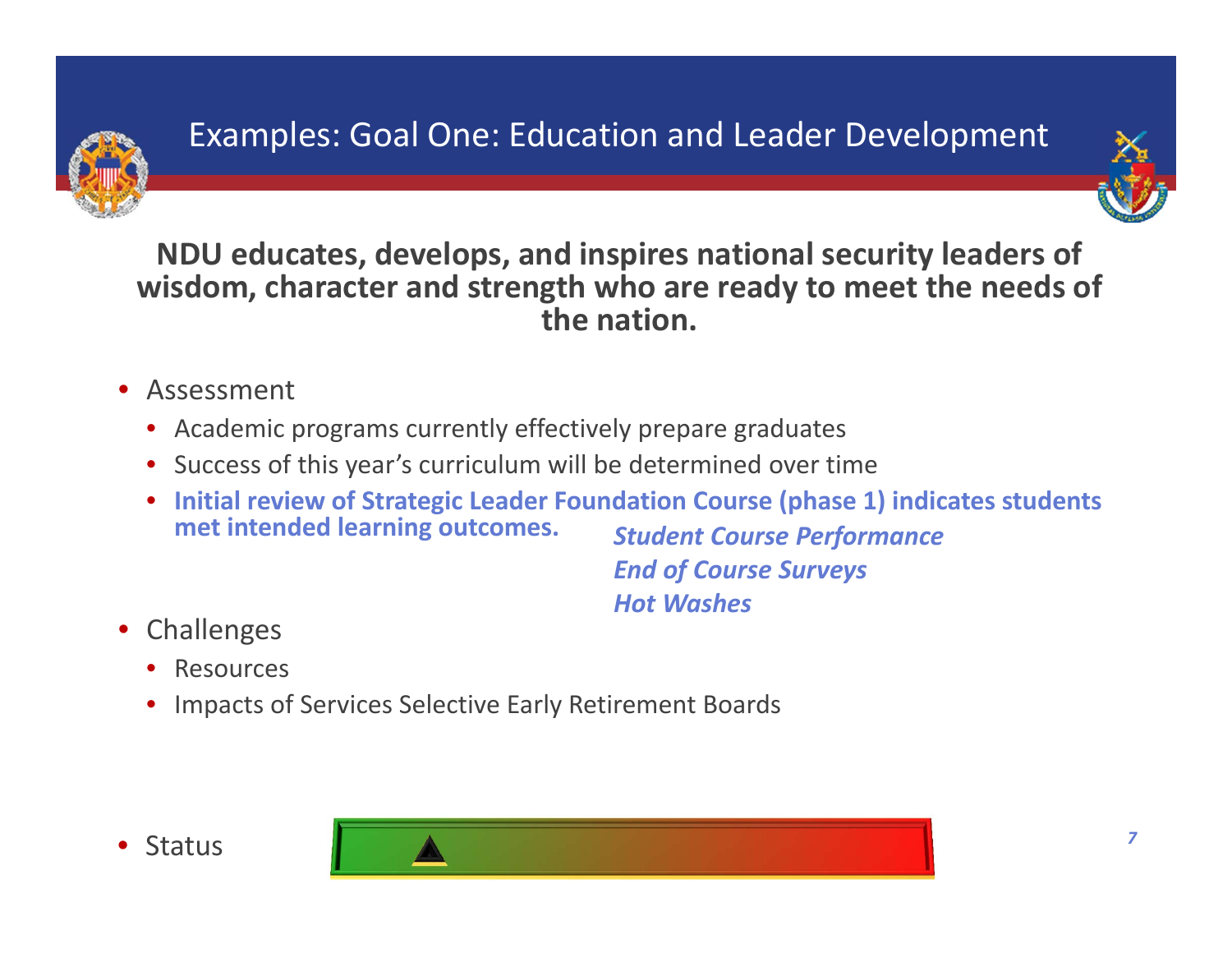



**NDU educates, develops, and inspires national security leaders of wisdom, character and strength who are ready to meet the needs of the nation.**

- Assessment
	- Academic programs currently effectively prepare graduates
	- Success of this year's curriculum will be determined over time
	- **Initial review of Strategic Leader Foundation Course (phase 1) indicates students met intended learning outcomes.**

*Student Course Performance*

*Tests, Papers, Presentations Demonstrated Learning*

- Challenges
	- Resources
	- Impacts of Services Selective Early Retirement Boards



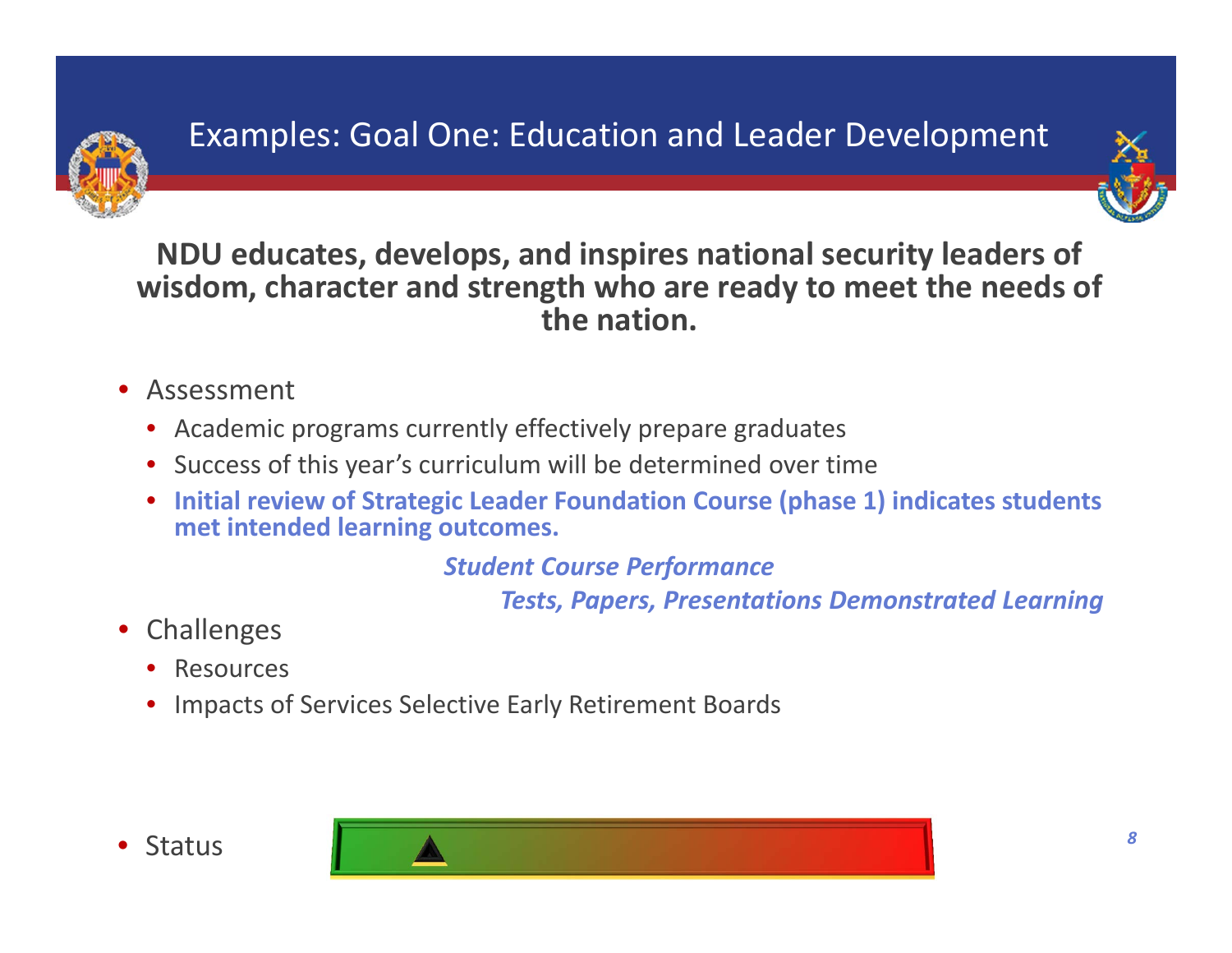



**NDU educates, develops, and inspires national security leaders of wisdom, character and strength who are ready to meet the needs of the nation.**

- Assessment
	- Academic programs currently effectively prepare graduates
	- Success of this year's curriculum will be determined over time
	- **Initial review of Strategic Leader Foundation Course (phase 1) indicates students met intended learning outcomes.**

#### *End of Course Survey*

• Challenges

• Resources

*Over 75% Favorable Responses Regarding Course 86% Responded Course Intellectually Challenging 93% Responded Favorably Regarding Instructors*

• Impacts of Services Selective Early Retirement Boards